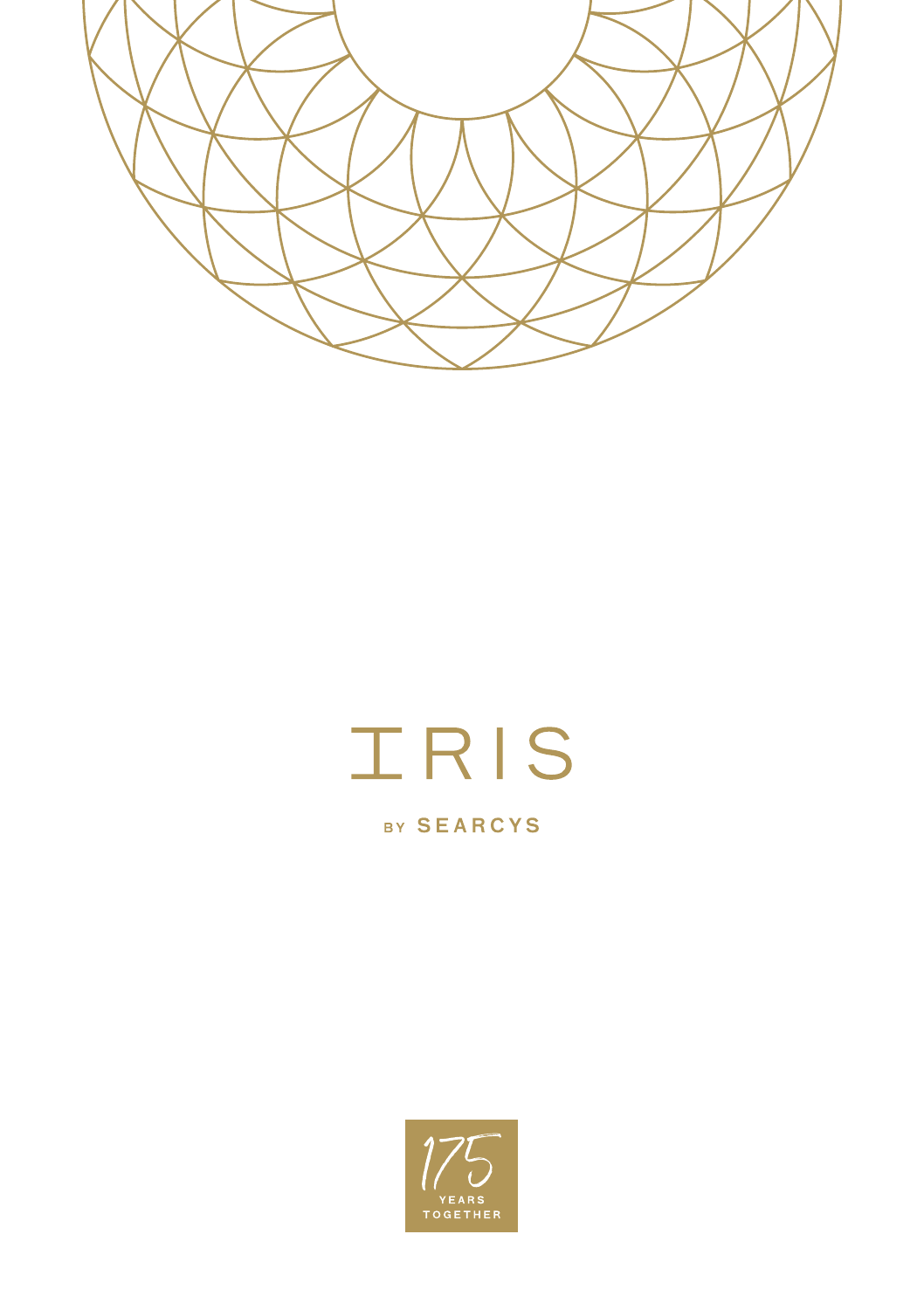

# COCKTAILS

| <b>Puerto Rico Swizzle</b><br>Bacardi Anejo Cuatro, Velvet<br>Falernum, vanilla syrup, lime juice,<br>pineapple juice, Angostura orange                  | 17 | <b>Paloma Fuego</b><br>Patron Reposado tequila, lime juice,<br>agave syrup, smoked chili bitter,<br>grapefruit juice, soda water                       | 17 |
|----------------------------------------------------------------------------------------------------------------------------------------------------------|----|--------------------------------------------------------------------------------------------------------------------------------------------------------|----|
| bitters, soda water<br>175 Together<br>Martini Riserva Bitter, Martini<br>Riserva Rubino, Bombay Bramble                                                 | 17 | <b>Pear and Rhubarb Blush</b><br>Grey Goose La Poire, apple juice,<br>gomme syrup, rhubarb tonic water<br>with hibiscus                                | 17 |
| gin, Apry liqueur, Champagne<br><b>Coco Highball</b><br>Dewar's 8 years old Caribbean<br>smooth Scotch whisky, lemon juice,<br>coconut syrup, soda water | 17 | <b>Pink Sapphire</b><br>Bombay Premier Cru Murcian<br>lemon gin, blueberry syrup,<br>orange blossom water, lemon<br>juice, Champagne                   | 17 |
| <b>Elder Ginger</b><br>Bloom lemon and elderflower gin<br>liqueur, liqueur violette, lime juice,<br>ginger ale                                           | 17 | <b>Strawberry &amp; Melon Spritzer</b><br>Strawberry flavoured Patron Silver<br>tequila, Midori melon liqueur, lemon<br>juice, agave syrup, soda water | 17 |

# THE GHERKIN SPECIALS

#### Iris Sunset 17

Bombay Sapphire Sunset Gin, apricot liqueur, lemon, Champagne

#### Café Cardamon 17

Vodka, cardamon, espresso, coffee liqueur, dark chocolate bitters

# ZERO PROOF

Upgrade to add Vodka, Rum or Gin 17

#### Spring Passion 10

Sour Candy 10

Passion fruit puree, lychee juice, apple juice, ginger ale

### Strawberry puree, thyme syrup, mint, lemon, peach and jasmine soda